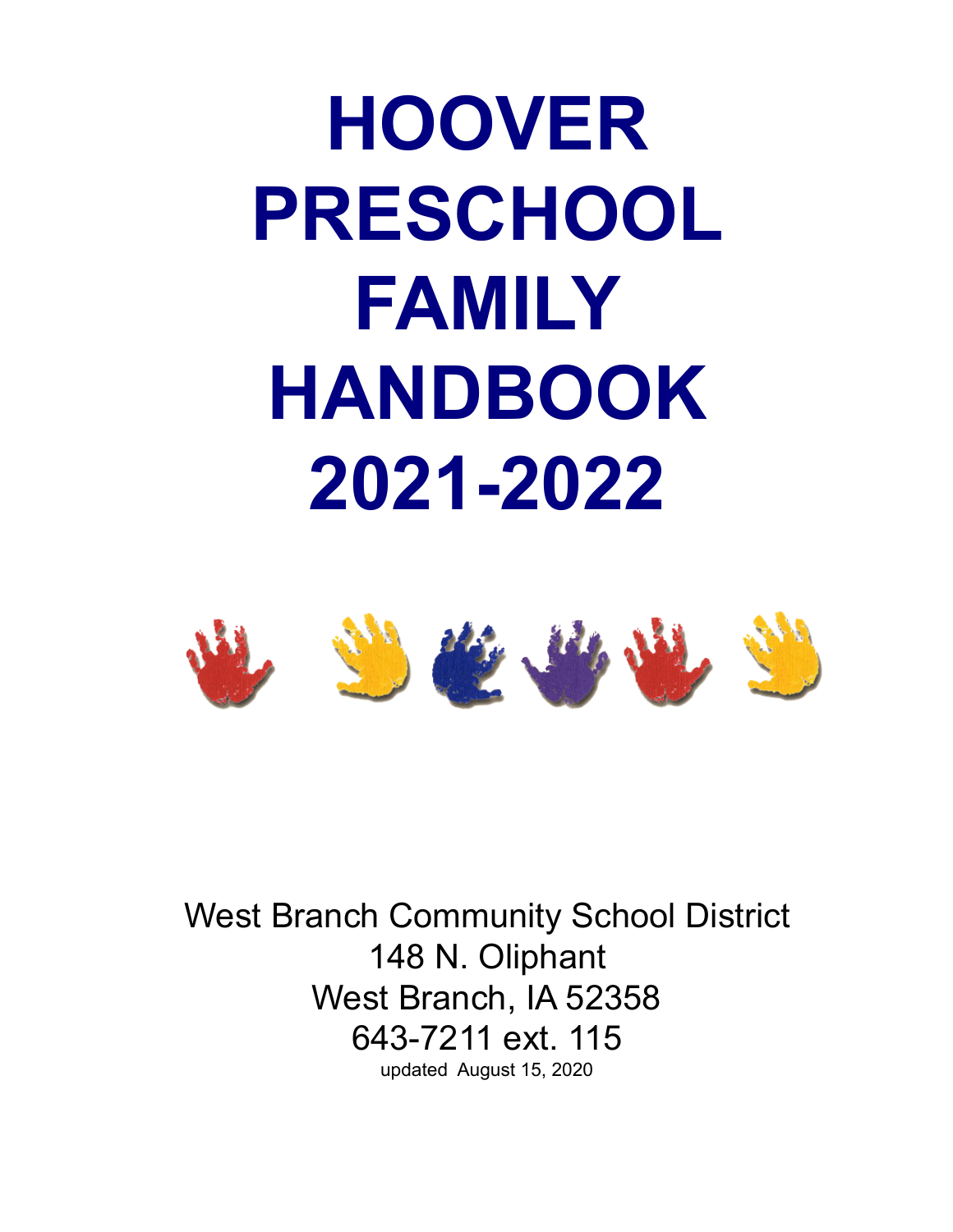#### **Welcome!**

Welcome to the Hoover Preschool Program. We are planning an exciting year full of fun learning experiences and we are looking forward to working with you and your child!

The purpose of this handbook is to give you an overview of the preschool program, our philosophy and explain some of the policies and procedures in place to support your child's learning experiences. Please read it and keep it for future reference. If you have any questions, please feel free to ask. Communication between home and school is very important to your child's successful experience!

Please let us know if you need/would benefit from receiving this information translated into another language. (That includes all assessment information – etc.) (7.B.02)

# **Contact Information:**

#### **Preschool Teachers**

Joan Gredell 148 N. Oliphant West Branch, IA 52358 (319) 643-7211 ext. 115 Home phone 643-5922 Email: [jgredell@west-branch.k12.ia.us](mailto:jdonovan@west-branch.k12.ia.us)

Deana Panos 148 N. Oliphant West Branch, IA 52358 (319) 643-7211 ext. 108 Email: [dpanos@west-branch.k12.ia.us](mailto:dpanos@west-branch.k12.ia.us)

#### **Preschool Billing:**

Laura Gongora 148 N. Oliphant West Branch, IA 52358 (319) 643-7213 Email: [lgongora@west-branch.k12.ia.us](mailto:lgongora@west-branch.k12.ia.us)

#### **Elementary School Principal** Jess Burger

148 N. Oliphant West Branch, IA 52358 (319) 643-7211 ext. 120 Email: [jburger@west-branch.k12.ia.us](mailto:jburger@west-branch.k12.ia.us)

#### **Business Manager:**

Angie Klinkkammer 148 N. Oliphant West Branch, IA 52358 (319) 643-7213 Email: [aklinkkammer@west-branch.k12.ia.us](mailto:aklinkkammer@west-branch.k12.ia.us)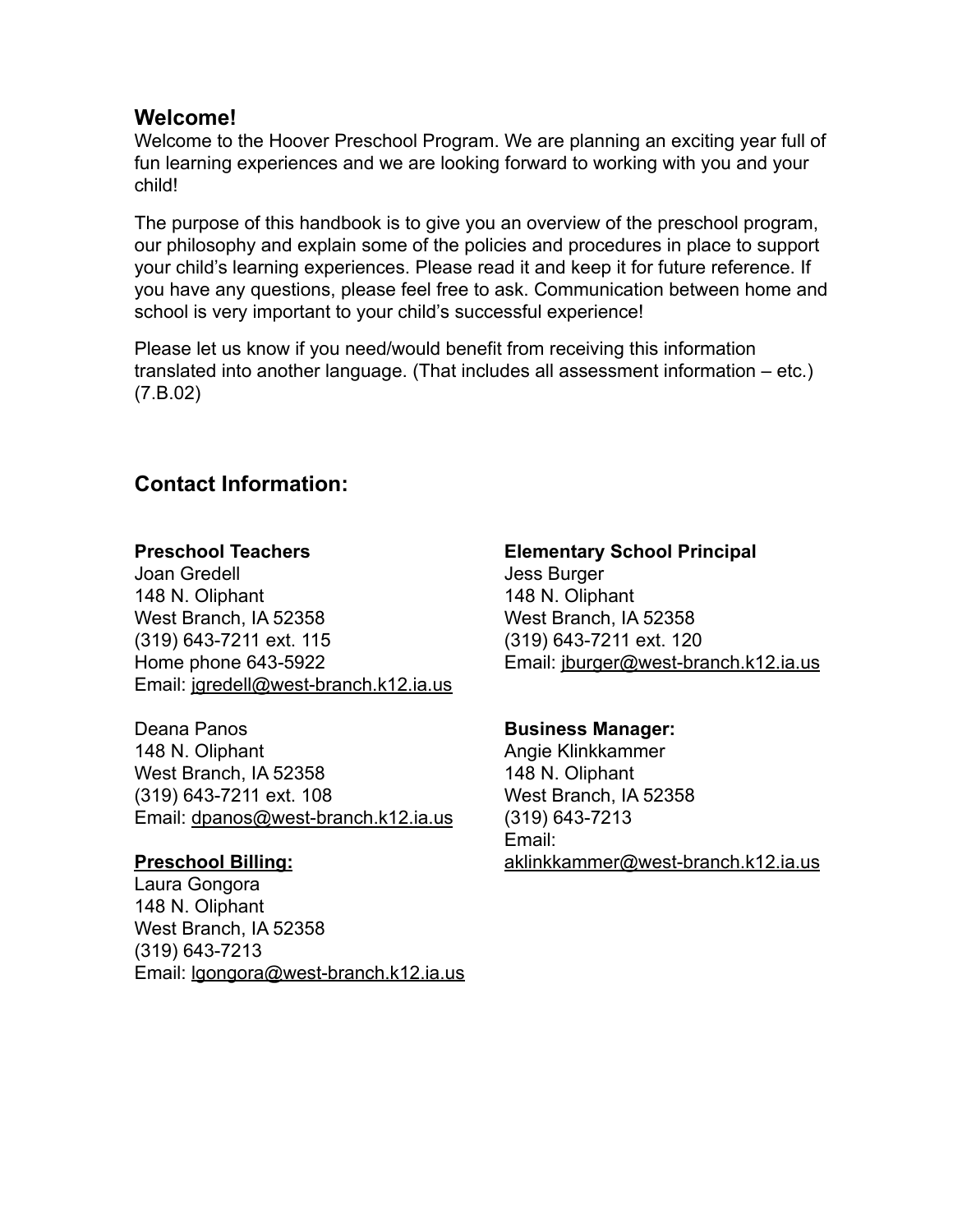**West Branch School District Mission (1.A.02, 1.A.01, 10.A.03, 10.A.05, 2.D.01, 3.B.12)** The West Branch Community School District creates a collaborative partnership through students, family, teachers, staff and community, while providing appropriate learning opportunities to meet the needs of all students so they can become effective community members.

West Branch Community School District Beliefs

- 1. A quality school system is responsive and accountable; and requires fair treatment, honesty, and respect.
- 2. Learning and teaching are the responsibilities of every individual in the community.
- 3. All students are valued and important.
- 4. All students are able to learn.
- 5. It is important to have positive relationships among students, staff and parents because it is a critical role in meeting the learning needs of all students.

# **National Accreditation (NAEYC)**

The Hoover Preschool is a Nationally Accredited program. We earned the National Association for the Education of Young Children (NAEYC) accreditation in 2009. Being accredited means that this program has demonstrated a commitment to providing the highest quality program for young children and their families. A big part of our success is your input! Please let us know if you have any concerns/ideas/etc!

# **Philosophy**

#### **1.A.02, 2.A.01, 2.A.02, 2.A. 03, 2. A. 04, 10.A. 01, 2.A.07, 2.D.01, 3.B.12)**

We believe children learn best by being actively engaged through play in an enriched environment. We create a safe environment in which children are free to explore and learn. We believe all aspects of children's development are important – social, emotional, physical, academic, etc. Our number one goal is building language and using it in positive social interactions because all future learning experiences are based on language. We believe communication between the program and home is essential to supporting your child's development.

# **OPEN DOORS!** (7.A.11)

We have an open door policy. Please visit and share your talents and ideas with us!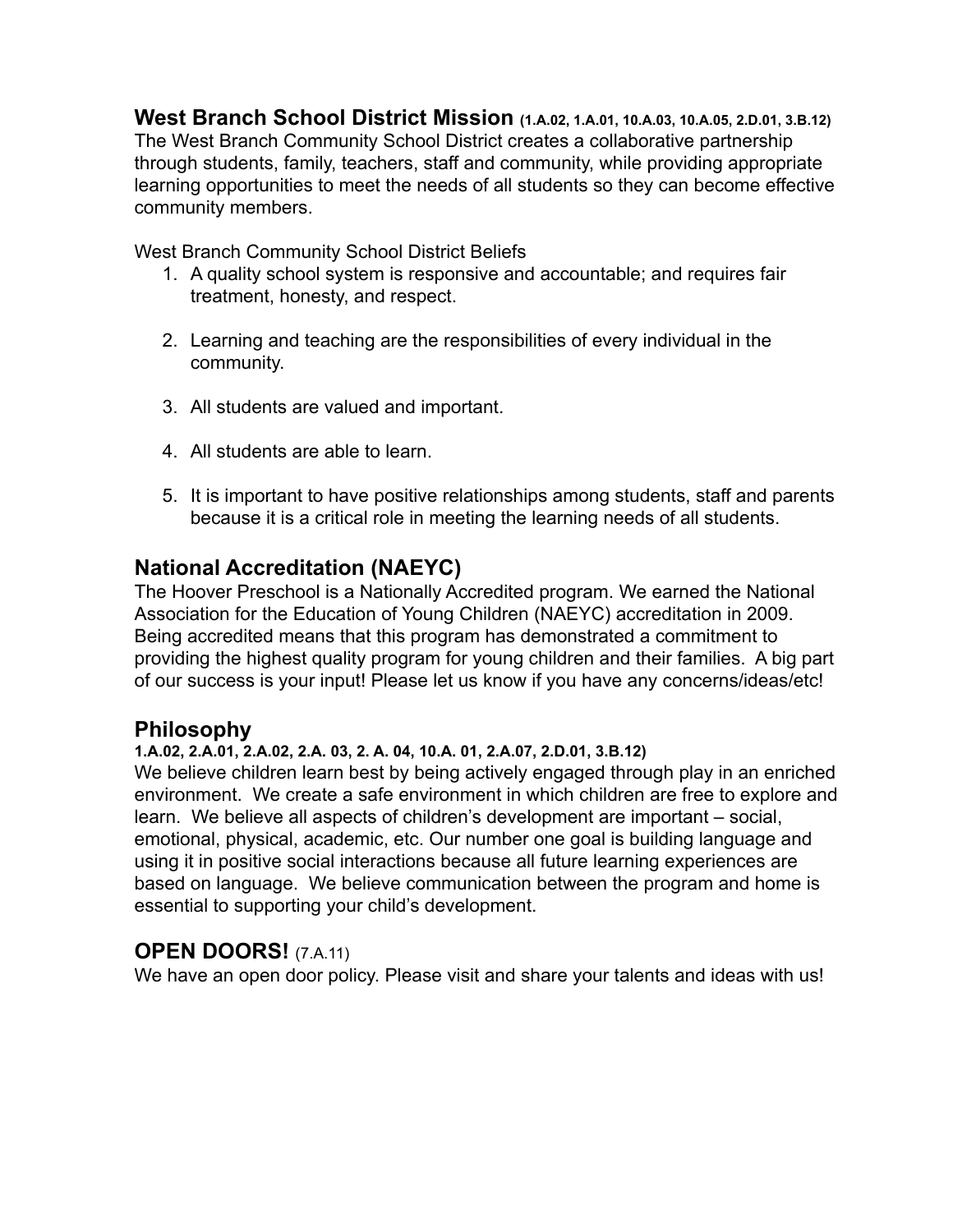#### **Goals** (2.A.05, 2.A. 06, 10.A.01, 1.C.03, 1. D. 04, 2.A.03, 2. A.10-12)

We strive to provide the best developmentally appropriate program possible to meet each child's unique needs. Our goals are based on meeting these needs:

- To provide a stimulating child-centered environment which recognizes play as the best means for learning about self, others, and the world.
- To encourage children's learning through play by providing activities that engage children in planning, observing, exploring, pretending, questioning, and evaluating.
- To provide a developmentally appropriate curriculum that promotes cognitive, language, physical, social and emotional growth.
- To provide a balance of: Child and teacher initiated activities Individual and group activities Structured and unstructured play **Active and quiet time**

#### *By meeting these goals, we increase the opportunities to help children:*

Develop safe and healthy habits Develop positive self-esteem Foster positive self-esteem Experience opportunities for creative expression Develop language and social skills Stimulate cognitive problem solving skills Strengthen communication skills necessary for listening, reading writing, and speaking Build fine and gross motor skills



#### **Admission Requirements**

Children must be 3 years old by September 15 and fully potty trained to attend Hoover Preschool. Placement is determined according to the following priorities:

1. Students with academic or behavioral Individualized Education Programs (IEP).

2. Four-year-old children who live in the West Branch Community School District or whose parents plan to complete open enrollment papers for kindergarten.

3. Four-year-old children who do not live in the district.

4. Three-year-old children living in the school district or whose parents plan to complete open enrollment papers for kindergarten.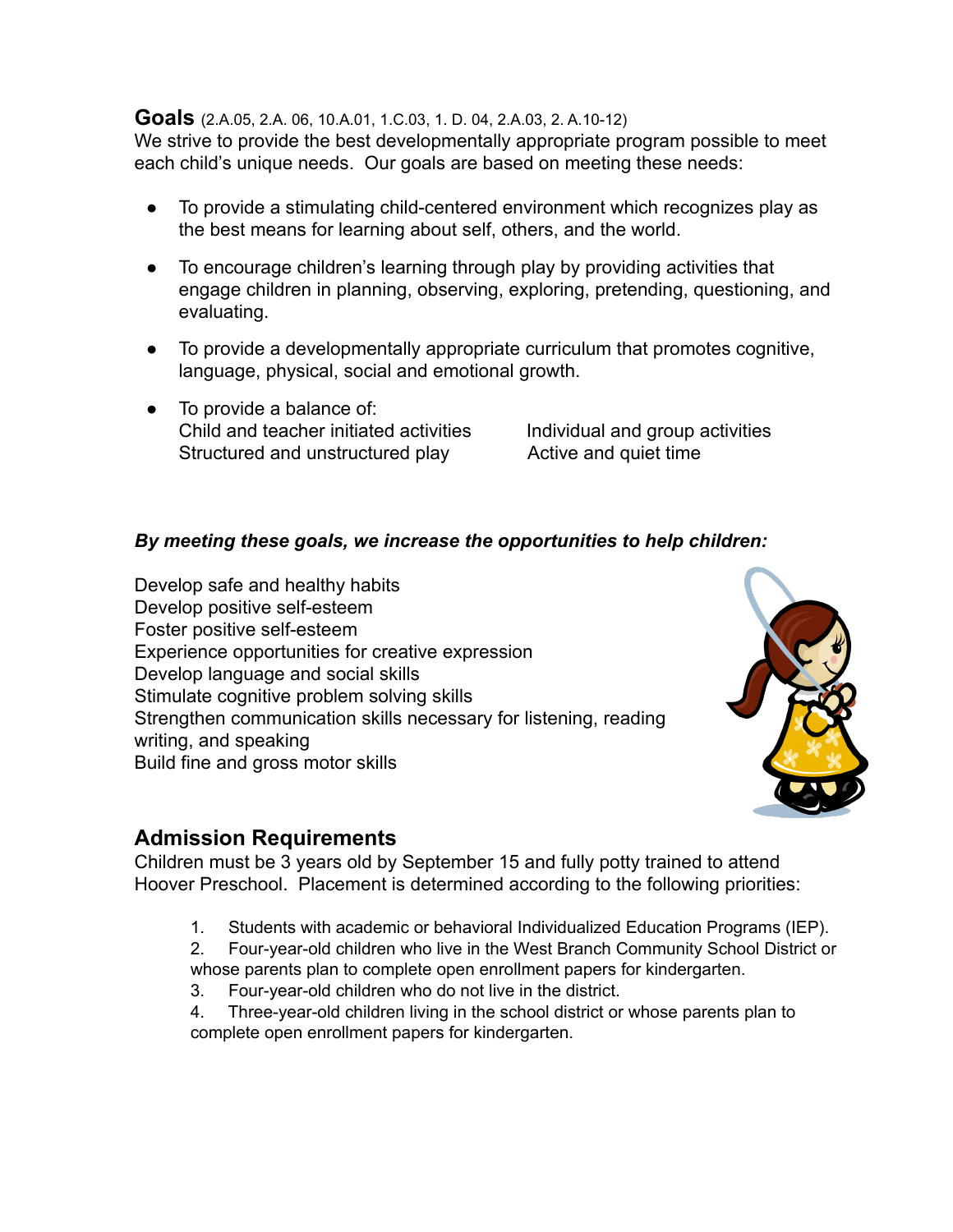# **To Register you must submit:**

- The completed registration form
- \$25 Registration fee for 3 year olds **ONLY**

Your child is not considered "registered" for preschool and will not be awarded placement until the completed form is turned in.

## **Enrollment Forms** (1.A.02, 5.A.01, 5.A,07, 7.A, 10.D, 05)

- Physical exam-signed and dated by a doctor
- Certificate of Immunization signed and dated by an appropriate health official (Required immunizations are listed on the certificate of immunization)
- Medical emergency release with signature, phone numbers, and insurance information, including who has access to your child's health information. (Paper copies to be maintained in the preschool files, per NAEYC requirement.)
- School permission forms, enrollment forms and transportation forms. (Paper copies to be maintained in the preschool files, per NAEYC requirements.)
- Transportation form indicating how your child will get to and get home from preschool.
- Register on Powerschool for the district.

\* All information is kept confidential. You will be asked to update your child's information at parent teacher conferences and at the semester.

# **What your child will need each day for preschool:**

Clothes appropriate for the weather (jacket, coat, boots, etc.) A BIG backpack Change of clothing No flip flops! In boot weather, children will need a pair of shoes for the classroom (no boots in the classroom) In winter, children will need coats, snow pants, boots, hats and gloves/mittens.

We do not have room to store your child's belongings at school, so having a backpack large enough to carry his/her change of clothing and anything made at school will be important!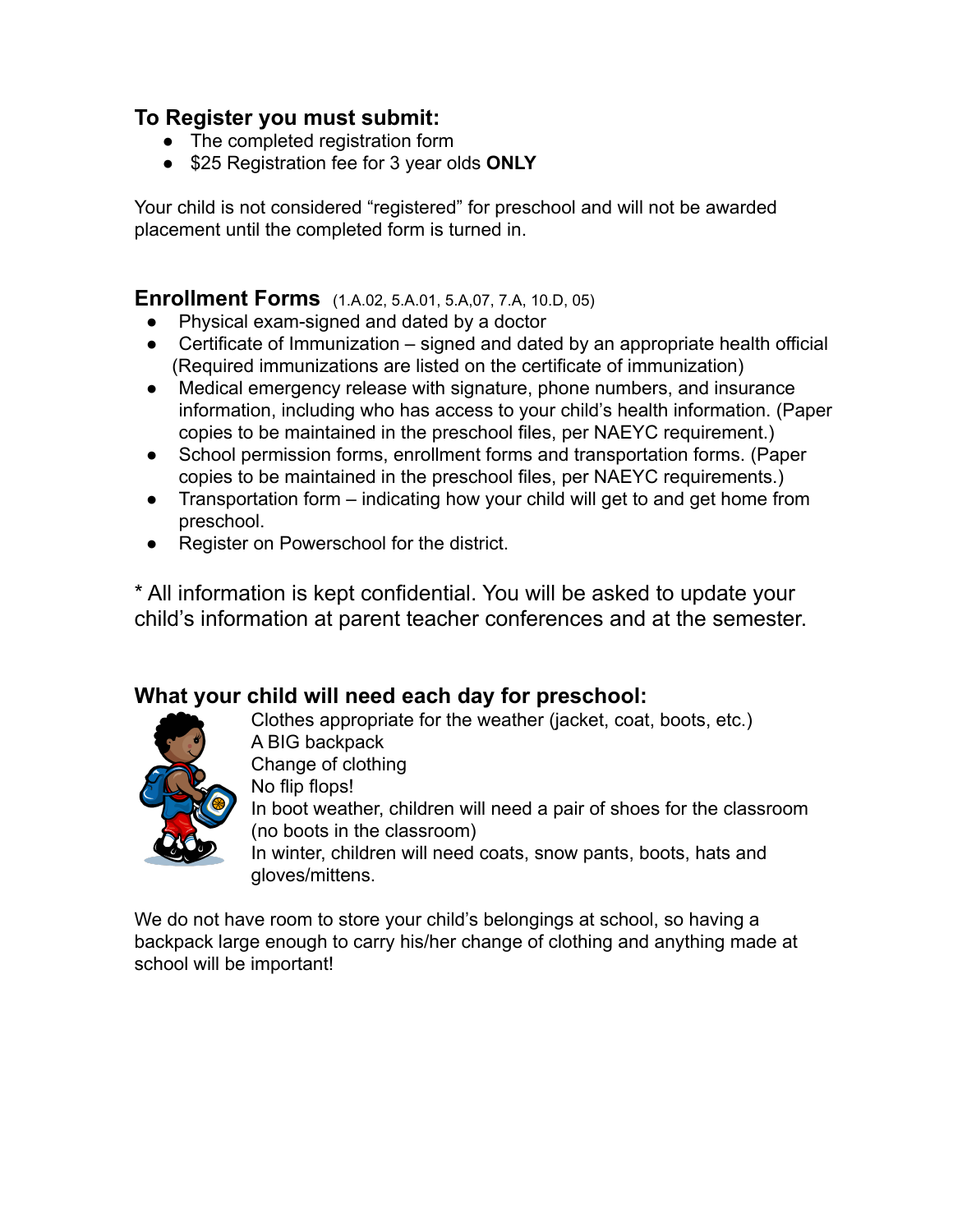## **Fees and Tuition**

Our fees are based on funding from the State of Iowa's Voluntary Preschool Grant and the Shared Visions Tuition Assistance Program. Final determination of what we charge could change if our funding sources adjust their level of support. We hope these guidelines help you plan.

#### **2020-2021 Fees and Schedule \*Based on funding sources**

# **4 year olds** No fee

Monday/Thursday or Tuesday/Friday 8:10-3:10 Alternating Wednesday 8:10-1:45

#### **3 Year Olds** (\$25 registration fee) 2 morning sessions (8:10-11:10) \$80 a month

Monthly tuition payments are due the first of each month, September through May. Checks should be made out to "West Branch Community School District". They can be dropped off in the preschool room by the Information Station, or mailed/taken to Angie Klinkkammer in the school district's Central Office. You can also pay through the online payment system. A link can be found on the West Branch School's home page. If you have any problems with payment, please discuss them with Angie.

Tuition is based on the entire year, and is due in 9 monthly payments. Our costs remain the same whether or not your child attends on any given day. Since we have budgeted very tightly in order to keep the fees as low as possible and saved a space for your child, we are not in a position to refund for absences or weather related cancellations.

# **Days/Hours of Operation**

The Hoover Preschool program follows the West Branch Community School District calendar. We start a few days after the elementary school district starts because we do home visits with each family and we typically end one or two days before the elementary school.



Monday, Tuesday, Thursday and Friday classes meet from **8:10 until 3:10** and Wednesday class meets **8:10-1;45.** You may drop off your child any time AFTER 8:00 in the morning. Please pick up your children on time. If you are delayed because of an emergency, please call the school so we can let your child know you are on the way.

Cancellations, late starts or early dismissals because of weather will be announced on local radio and television stations. **If school is delayed on Wednesday, preschool will go to 3:10.**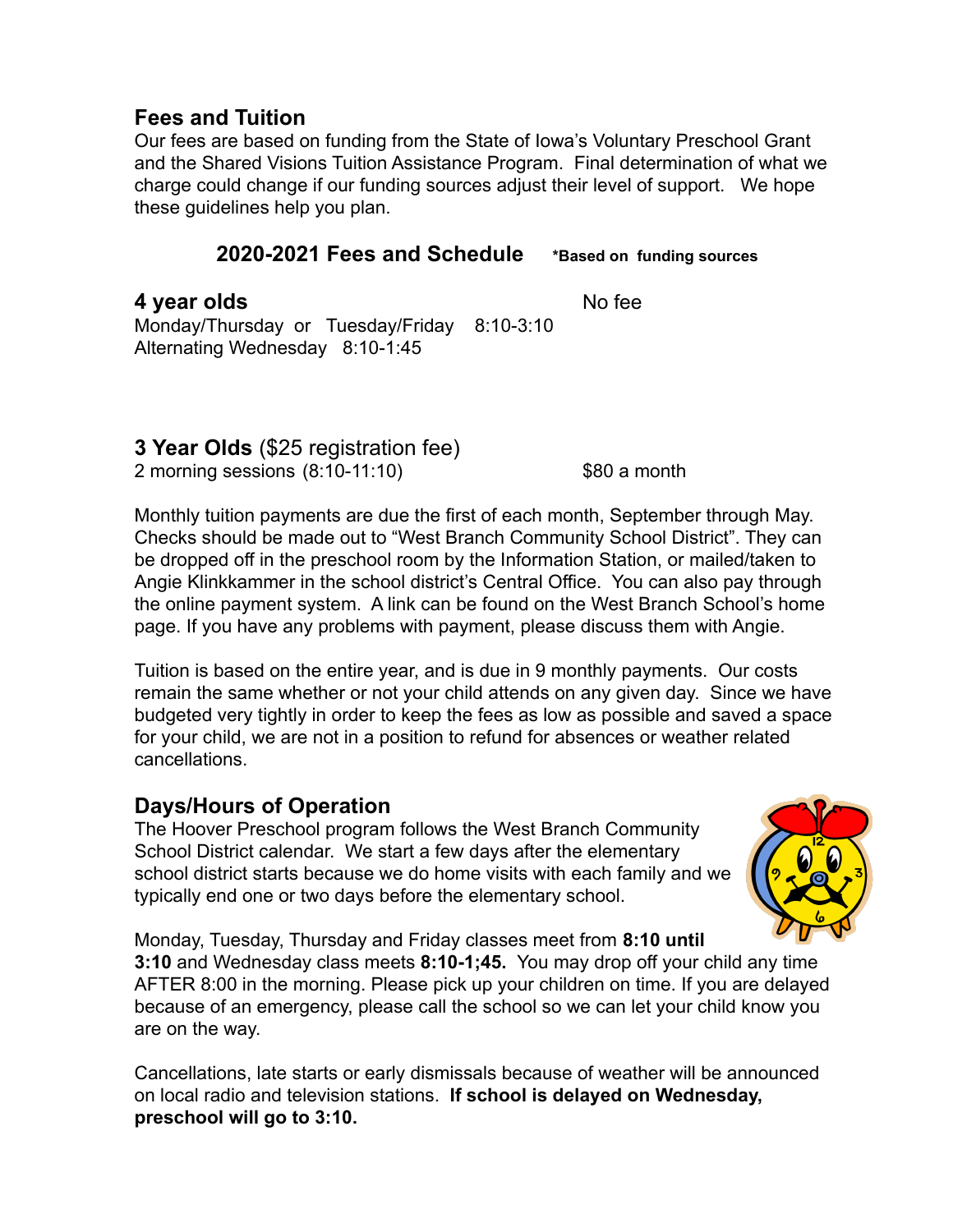# **Transportation**

4-year-old preschool children may ride the existing elementary school bus routes to preschool in the morning and home from preschool in the afternoon provided they have an older sibling or other "bus buddy" to get them to and from the classroom.

The district does not provide transportation for 3-year-olds students.

#### Parent Drop Off

Parents bringing their preschooler to school may use the parking spaces on the east side of Hoover Elementary. For the safety and well-being of our students, we ask that cars be shut off and not left idling.

# **Class Sizes**

Class sizes are based on the measurement of the classroom and the ages of the children in the classroom. The preschool class in room 101 will have no more than 17 children with a teacher and a paraprofessional. The preschool classes in room 113 will have no more than 20 children with a teacher and paraprofessional.

#### **Daily Schedule** (2.A.07, 2.A.10-12, 3.D.01, 3.F.02, 5.A.06)

The daily schedule changes when preschool has indoor recess to accommodate open gym times. A schedule might look similar to the following.

| MТ        | <b>Activity</b>                                   | W     | <b>Activity</b>                                              |
|-----------|---------------------------------------------------|-------|--------------------------------------------------------------|
| <b>TF</b> |                                                   |       |                                                              |
| 8:10      | Arrival Sign In, Table<br>Activity, Breakfast (if | 8:10  | Arrival Sign In, Table Activity,<br>Breakfast (if requested) |
|           | requested)                                        |       |                                                              |
| 8:30      | Circle time - stories,                            | 8:30  | Circle time – stories, calendar,                             |
|           | calendar, songs and                               |       | songs and fingerplays based on                               |
|           | fingerplays based on the                          |       | the theme of the week                                        |
|           | theme of the week.                                |       |                                                              |
| 8:50      | <b>Recess</b>                                     | 8:50  | <b>Recess</b>                                                |
| 9:15      | Circle/Guidance/Library                           | 9:15  | Circle (Officer Cathy or WBPL                                |
|           |                                                   |       | Storytime)                                                   |
| 9:45      | Centers                                           | 9:45  | Centers                                                      |
| 10:30     | Circle (Math Focus)                               | 10:30 | Circle                                                       |
| 10:45     | Lunch and Recess                                  | 10:45 | <b>Lunch and Recess</b>                                      |
| 11:45     | Circle (Journals/Literacy)                        | 11:45 | Circle                                                       |
| 12:15     | <b>Quiet Time/Table Toys</b>                      | 12:15 | <b>Quiet Time</b>                                            |
| 12:45     | Centers                                           | 12:45 | Centers                                                      |
| 1:15      | Circle/Guidance/Library                           | 1:45  | <b>Dismissal</b>                                             |
| 1:50      | Recess or Music and                               |       |                                                              |
|           | Movement or if we are                             |       |                                                              |
|           | unable to go outside                              |       |                                                              |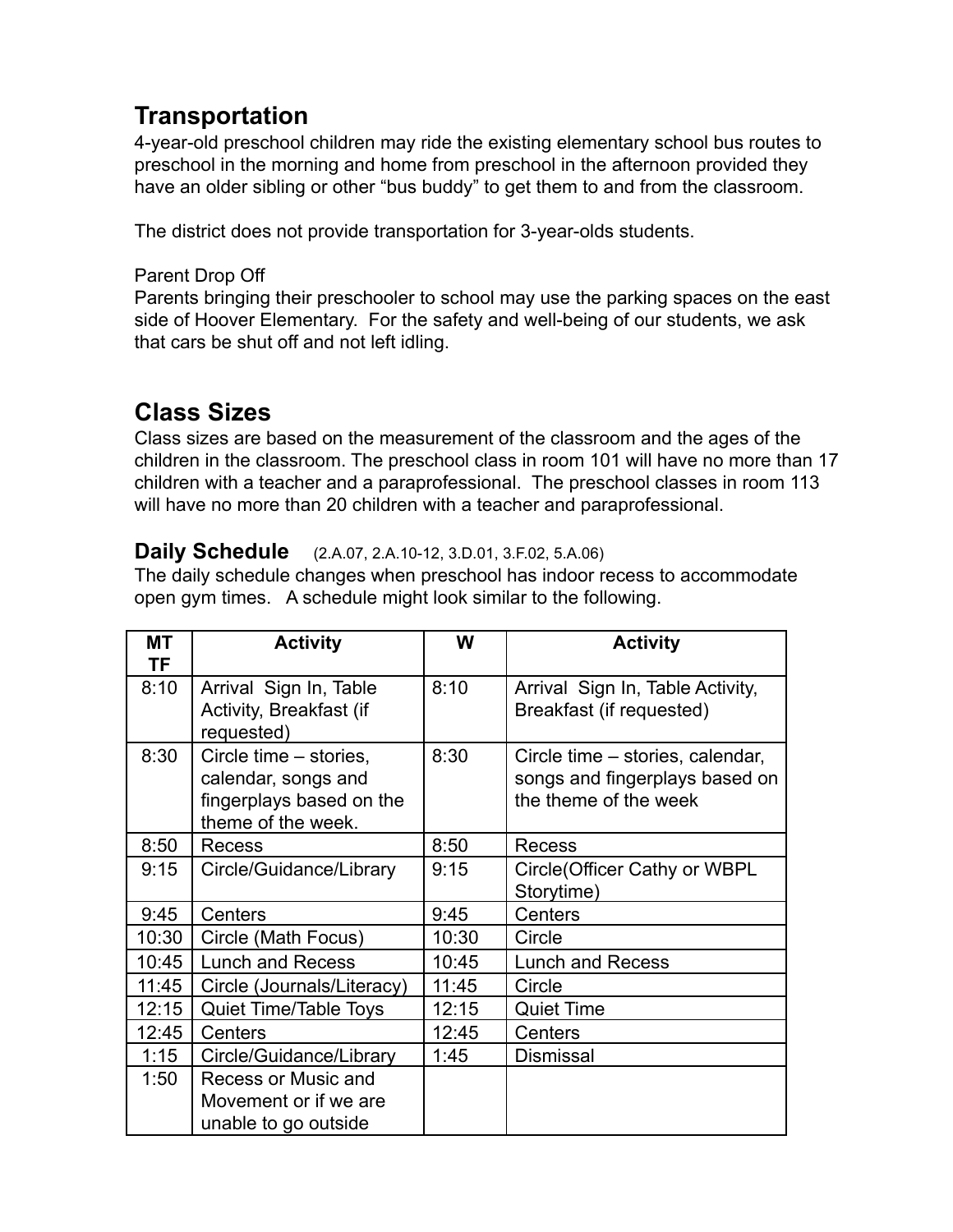| 2:15 | I Snack                    |  |
|------|----------------------------|--|
| 2:30 | Circle                     |  |
|      | 2:45   Recess if we can go |  |
|      | outside or Music and       |  |
|      | Movement                   |  |

# **Attendance Policy**

It is very important that all children try to be at school each day. Please let us know about any changes in your child's attendance (late arrival, absence, etc.) **PLEASE EMAIL OR CALL YOUR CHILD'S CLASSROOM IF HE/SHE IS NOT GOING TO BE AT SCHOOL FOR ANY REASON.**

If a child is absent two weeks without notice of illness, a meeting will be scheduled to discuss a plan of action for continued involvement in the program.

Please remember, as a parent/guardian, you decided that you wanted your child to attend preschool. Instead of asking your child "Do you want to go to preschool today?" you might say, "Today is a preschool day. Let's get dressed so we won't be late." Please let the teacher know if your child worries about preschool so we can make sure to do our best to create the most comfortable atmosphere for him/her.

# **Clothing**

Your child will have active days and do messy activities as part of his/her hands on learning. Please send your child in play clothes that wash easily and fit comfortably. One complete change of clothing should be in your child's backpack for emergencies. Shoes and socks are important for running, climbing and jumping and are better suited for our activities than sandals or dress shoes.

We will play outdoors every day (weather permitting). Your child needs winter clothing (hats, socks, mittens, boots, coat, and snow pants) each day through the winter season. If you need assistance obtaining these items, please let the teacher know and we can help you with this. Everything must be labeled with your child's name!

**Snacks and Birthday Treats** (5.B.01, 5.B.02, 5.B.03, 5.B.05, 5.B.14, 5.B. 25, 5.B.16) Each day a snack including fruit or vegetables, crackers or other grain based food and milk is served. Parents will be asked to contribute fruit or vegetables **AND** a 16 ounce box of crackers or another healthy grain like bagels, little sandwiches, etc. on a rotating basis. All foods must be prepackaged and commercially prepared. Milk and water are provided by the school.

For children with documented special feeding needs (intolerance, allergy, or health concerns) parents may be asked to provide an approved snack for their child. If parents with special feeding needs, want documentation of what their child eats, please let the teaching staff know in writing.



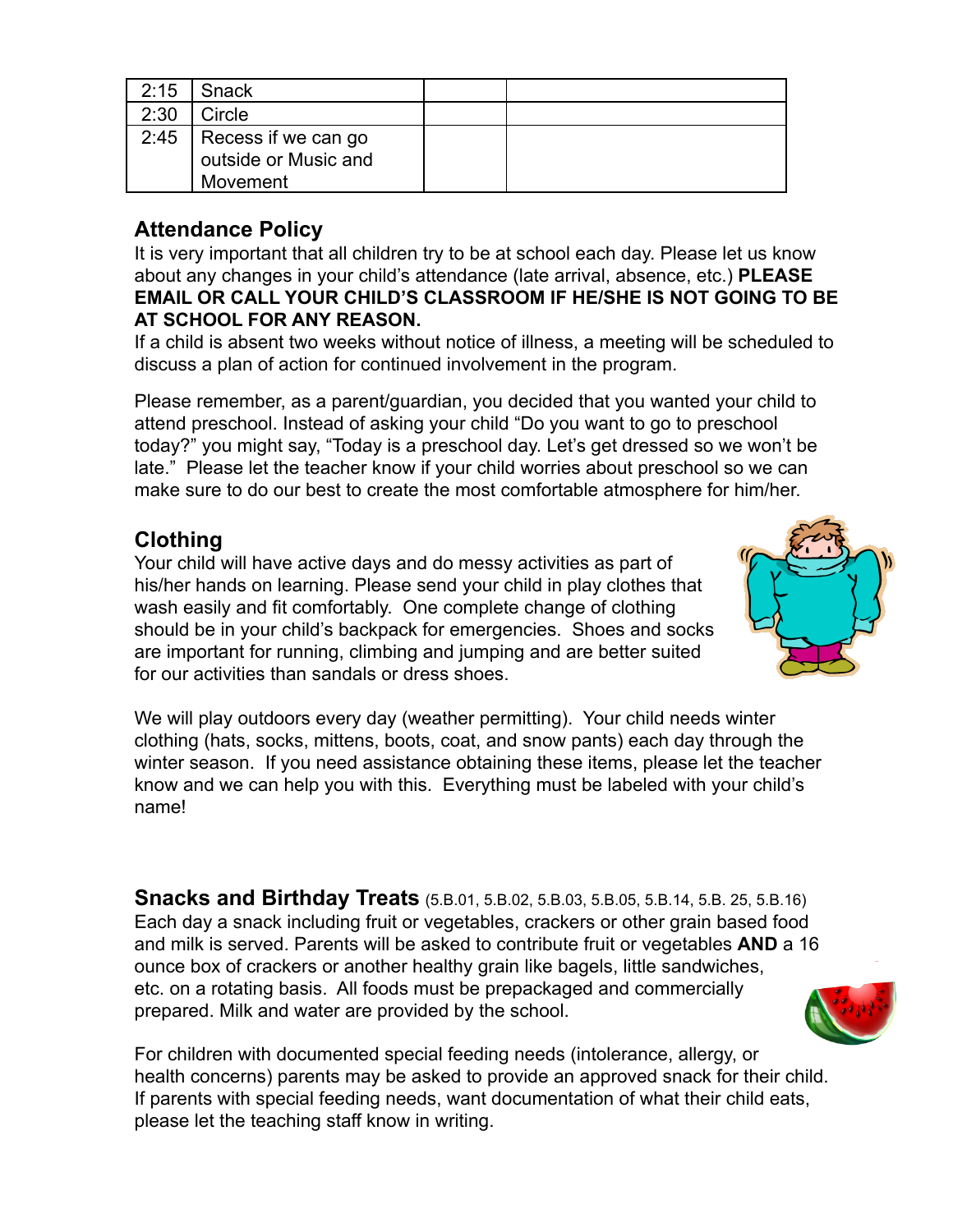We try to celebrate your child's birthday on the closest day to the actual day. For children with summer birthdays we will celebrate their half birthday. Children have the same nutritional requirements regardless of the daily celebration, so fruit/vegetable and a healthy grain is still required on those days. However, you can also send a pre-packaged treat as well – like packaged cookies, Little Debbie treats or snack mix.

#### **Lunch**

When children are here full day, they have the option of bringing a sack lunch from home or purchasing a school lunch.

# **Medication Policy** (10B.19)

Before any medication can be given at school, parents must speak with the school nurse and appropriate forms are filed out. Non-life saving medication needing to be given at school will be kept in a locked cabinet in the nurse's office. Life saving medications (inhalers and epi pens) will be kept in an easily accessible and child proof area in the classroom.

#### **Illness** (10B.19)

Children who do not feel well do not learn well. Please do not send your child to school when s/he is ill. Symptoms of illness are vomiting, diarrhea, rashes, and/or fever. Please notify the school of illness. Informing us of your child's illness helps us keep the group healthier because we can notify parents about the illnesses going around.

If your child becomes sick at school or develops a fever, we will contact you. **Your child must be symptom free without the assistance of fever reducing medications for 24 hours before returning to school.** Please make sure we have your current contact information as well as the information to reach your emergency contacts.

# **Safe Arrival and Departure** (10D.9)

You or your child's bus buddy will accompany your child to and from the designated area each day and help him/her get settled. Routines are an important part of the preschool experience and help children know what to expect. Every day the children will hang up their coat and backpack, wash their hands, and hang up their name tags. Please help your child through that process. This is a great opportunity to teach your child good hand washing techniques. It is helpful if you can help them refer to the hand washing diagram that is located above the sink. Please remember that preschool doesn't start until 8:10.

When you enroll your child, you provide a list of people who have permission to pick



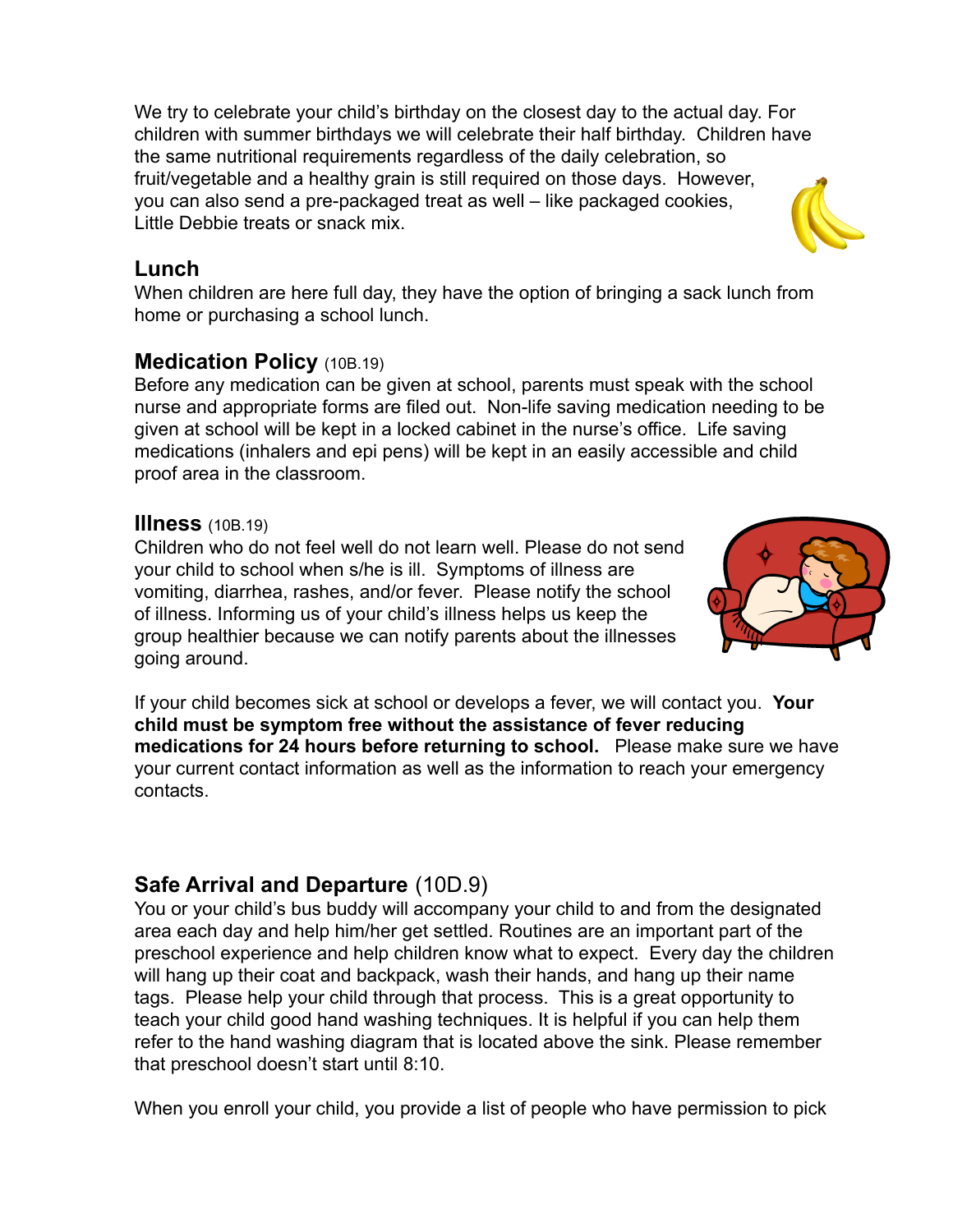up your child. If anyone other than the regular person will pick up your child, please write a note and give it to the teacher. People picking up children for the first time, may need a photo ID so we can ensure your child's safety.

## **Building security** (10B.19)

For your child's safety, the district utilizes a security system with entry doors being locked during the school day. To gain entrance, you must come to the north door (gym entrance). You will need to press the buzzer to the superintendent's office to state your purpose for needing into the school. If you are entering to drop off or pick

up your preschooler at normal drop off and pick up times, you do not need to sign in. All other times, you will need to sign in and out at the office. Sign-in is required in the central office before going anywhere else in the building. During the designated "locked door times," all guests/visitors will be required to sign-in and wear official visitor ID's. If you are planning on visiting the program, please stop in the Central Office to sign in and get a visitor's badge. For your child's security, we have cameras installed at the school entrances. These are monitored in the elementary school office.



For practical reasons, at the beginning and end of days, doors will be unlocked to accommodate parent drop-off and pick-up. Please support staff members who may respectfully request that you follow these procedures or redirect you to designated entry doors and building offices. The District has had ongoing discussions regarding common safety protocols. We are in consultation with "first response" providers as part of our ongoing, comprehensive review of all Crisis Management Plans as well. Your cooperation regarding all aspects related to student safety is appreciated.

# **Confidentiality** (7.C.08, 10.B.08, 10.D.05)

The information contained in your child's file is kept in a file cabinet in the room. Copies of your child's physical and immunization form are given to the school nurse to keep with the rest of the school's forms. All information in your child's file including assessment information is kept confidential. If we believe your child would benefit from additional early childhood services, we will contact you for permission to share the information in the file. People who always have access to your child's file are the classroom teacher and principal.

# **Abuse Investigation Procedures** (6A.10)

It is the policy of the West Branch Community School District that school employees shall not commit acts of physical or sexual abuse, including inappropriate and intentional sexual behavior, toward students. Any school employee who commits such acts is subject to disciplinary sanctions up to and including discharge.

It is the policy of the West Branch Community Schools District to respond promptly to allegations of abuse by school employees by investigating or arranging for full investigation of any allegation, and to do so in a reasonably prudent manner. The processing of a complaint or allegation will be handled confidentially to the maximum extent possible. All employees are required to assist in the investigation when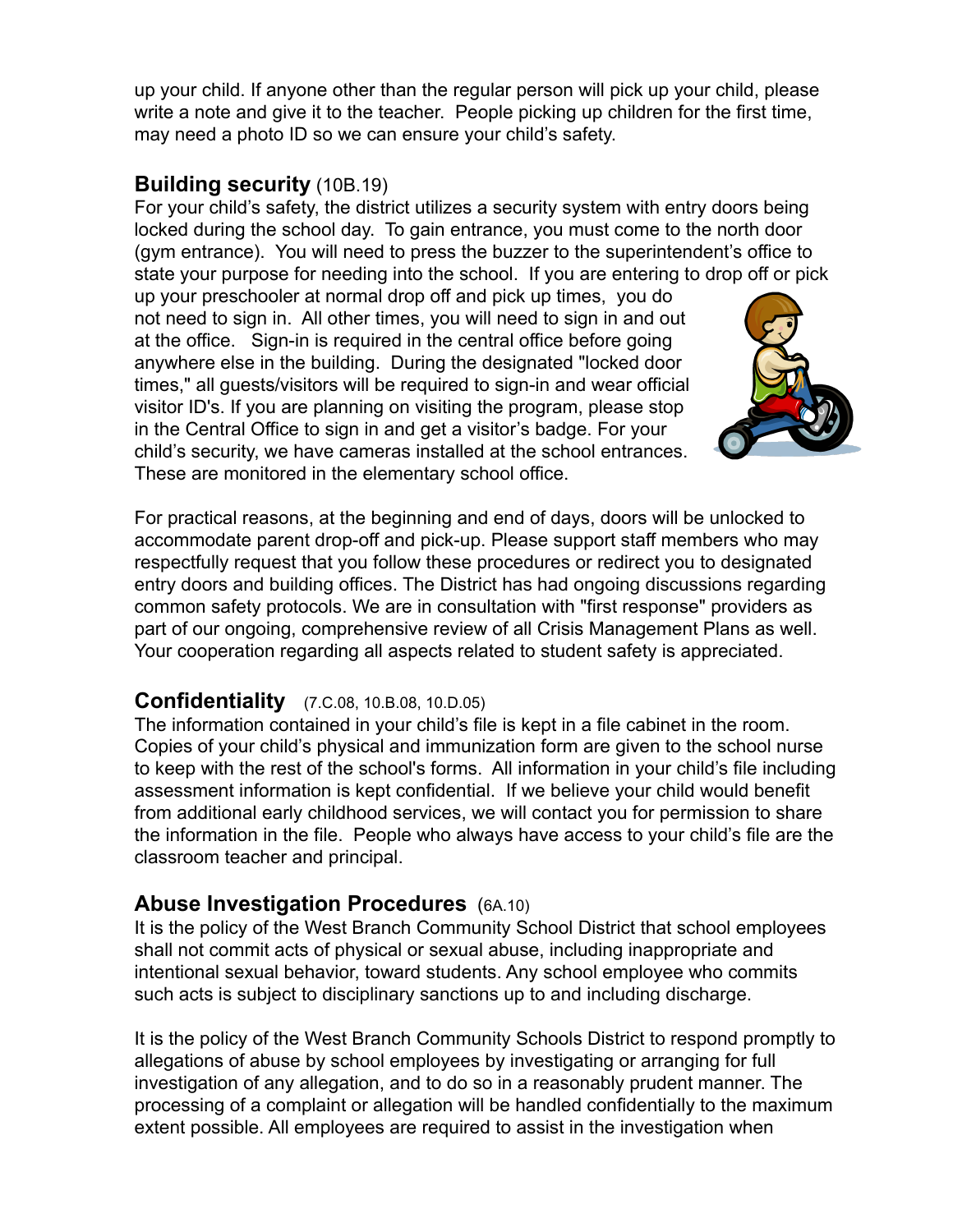requested to provide information, and to maintain the confidentiality of the reporting and investigating process.

The West Branch Community School District has appointed a level-one investigator and alternate investigators and has arranged for a trained, experienced professional to serve as the level-two investigator. The investigators are:

**Level-One Investigator** – Marty Jimmerson – 643-7213

| Alternate Level-One Investigators - | Jess Burger $-643-7211$    |
|-------------------------------------|----------------------------|
|                                     | Sara Oswald - 643-5324     |
|                                     | Melissa Hocking – 643-7216 |

**Level-Two Investigator** – West Branch Police Chief – 643-2222

# **Parent Participation**

Parents are their children's first and most important teachers. Collaboration between school, home and the community is an important piece of your child's preschool experience. Please let us know if you have an idea to share or if you would like to volunteer in the program. We encourage parents to visit the program to experience what your child does in school!

We ask you to complete a family survey at least once a year (Sometimes more often). The information you share is very important to us as we continue to meet your needs! Parents are also asked to participate in parent teacher conferences in the fall and spring.

Another important way parents participate in the program is by completing 2 family surveys a year. We ask you to complete them in the fall and spring after parent teacher conferences.

#### **Communication** (10B.20)

Communication is an important part of our program. You will receive a weekly parent letter that contains information about the activities for the week and information about upcoming events, conferences, etc… Please make it a habit to check/clean out your child's backpack each week. We appreciate having your email address. Sometimes

that is the fastest and most efficient way to contact everyone about events or schedule changes. Please let us know if you need the information translated into another language or you need a translator. We will try to work something out!

We appreciate hearing your comments or concerns about preschool. Occasionally, children will express a concern at home that s/he won't share with his or her classroom teacher. Please pass these along to us so we can help him/her adjust to the program. If after speaking to the teacher about the concerns, you are not satisfied with the

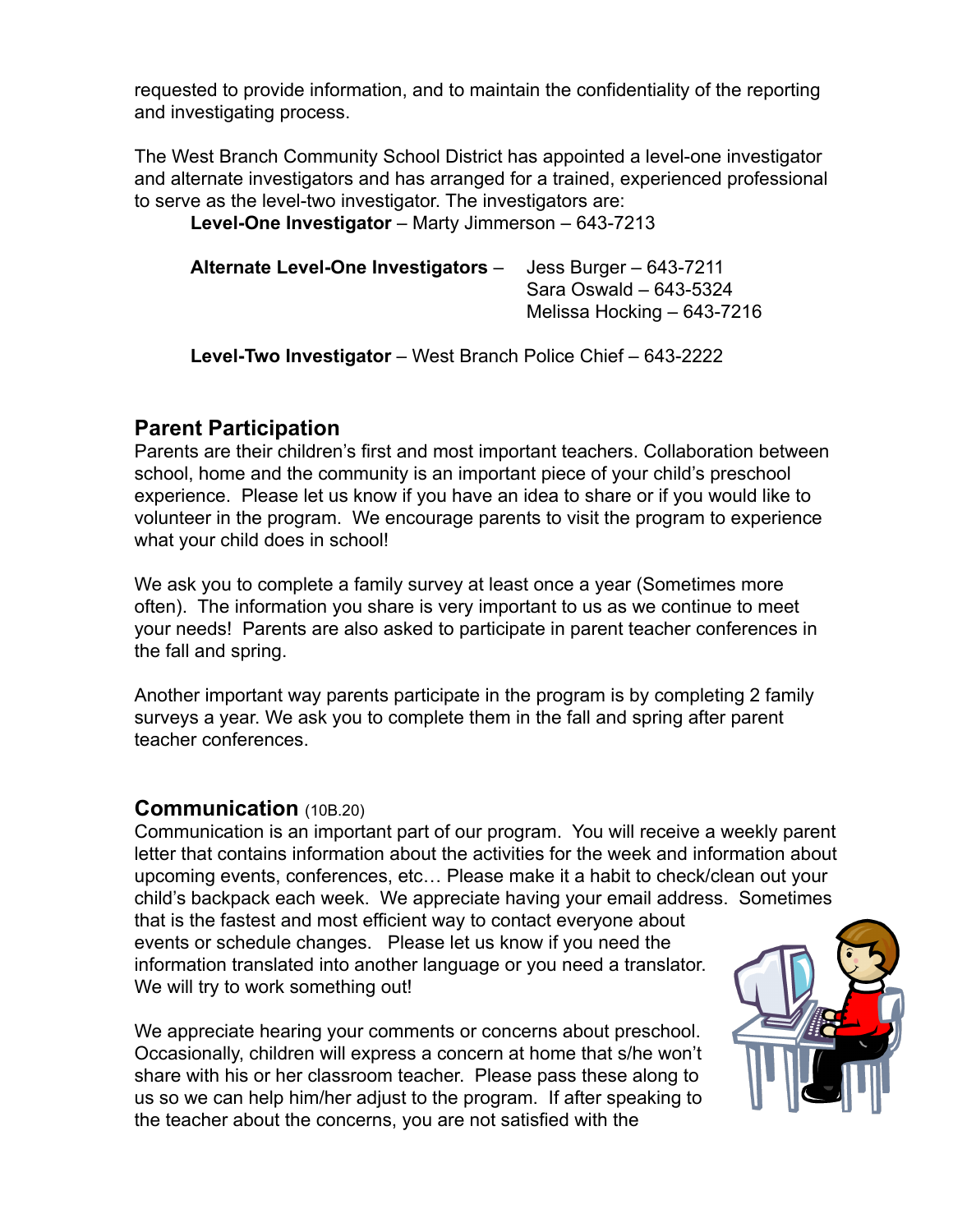outcome, you may request to meet with the teacher and principal to negotiate a resolution.



#### **Safety** (10B.19)

Safety drills like fire and tornado and other emergencies are practiced as required by state law. Practicing these drills helps your child be more comfortable and aware of the process involved.

# **Field Trips**



We occasionally go on field trips with the children. Usually, these involve walking to and from a destination in town. If it rains and we can get a school bus, we will still take the trip. If we can't get a bus, the trip will be cancelled or postponed. You will be alerted to these in the weekly newsletter. Each child has to have signed permission before s/he can go on a trip. Parents are encouraged to help by walking with us! Teaching staff take first aid kits, a list of children's emergency contacts and a cell phone on all trips.

# **Discipline**

Concern and respect for each other is the basis for discipline at Hoover Preschool. Children usually learn to regulate their own behaviors in acceptable ways with the positive guidance and modeling of adults. Our rules are based on the 5 senses – we use our eyes to watch out for each other, our ears to listen to each other, our mouths to speak nicely to each other and our hands to help each other. Teachers use redirection and ask children to stop and think to help teach children appropriate behavior. We want children focusing on solving their own problems as long as they are developmentally ready. By focusing on "solving the problem" for discipline, children learn that everyone has problems but everyone is also capable of fixing those and when we cause a problem for someone else, it's our responsibility to fix it. Research shows that responsibility and self-esteem is built through this process. Physical punishment (spanking), psychological abuse (bullying) or coercion (use of force or threats) is never used when disciplining a child. (1B.8, 1B.10, 10B.18)

# **Family Programs**

It is important for preschoolers to be recognized in the context of their families. Our family programs are organized by a group of volunteer parents and are designed to help us get to know each other. After all, the parents you meet now are the same parents you will be sitting beside at graduation! Please take advantage of the family activities scheduled throughout the year. Everyone in the family is invited!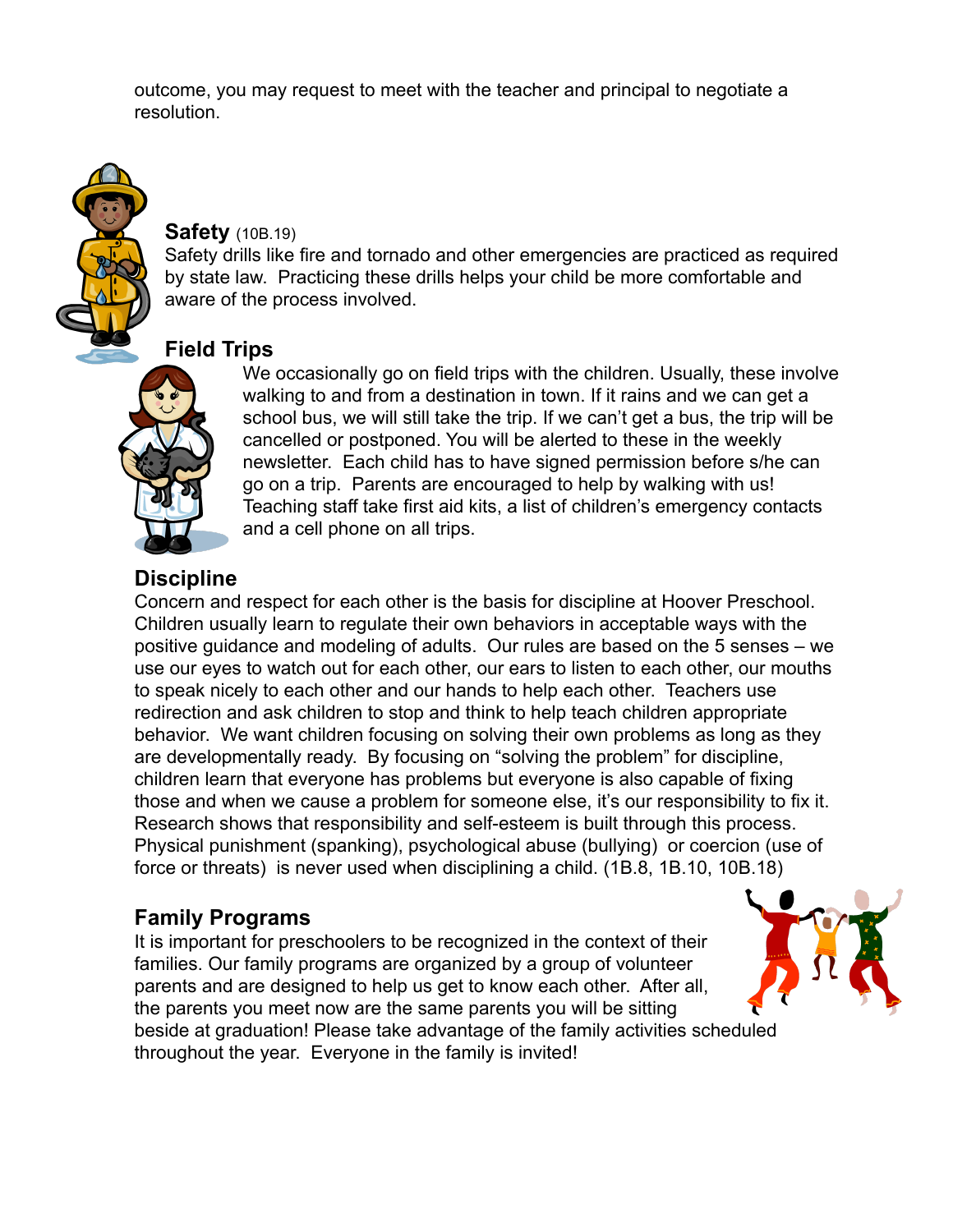# **Creative Curriculum**



Our preschool program is based on the Creative Curriculum program. The preschool room is arranged into learning centers for block play, dramatic play, stories, puzzles, games, science, manipulative materials, sand/water and other sensory play, art material exploration, and creative storytelling through

puppetry. In these areas, the children work and play with whatever they desire. During their play, the teachers interact with the children and encourage the children to interact with each other. By engaging the children in play, we build language, communication, social and other skills.

Please remember – the goal of preschool is not producing artists or fantastic finished products. We are focused on providing a variety of experiences designed to let your child explore and develop their interests and skills. Each child is influenced by his/her own interests, abilities, and moods. In preschool, we focus on the process used to create – not the product created. Your interest in their creations and displaying them in a place of honor helps children gain confidence in their skills.



Hoover Elementary is a Leader in Me School. The Leader in Me is a school-wide leadership development process for both students and staff based on the 7 Habits of Highly Effective People. The Leader in Me develops leadership into the school culture by integrating the 7 habits into the daily activities and language.

The 7 Habits are:

- 1. Be proactive You are in charge
- 2. Begin with the end in mind Have a plan
- 3. Put first things first: Work first, then play
- 4. Think win-win: Everyone can win
- 5. Seek first to understand, then be understood: Listen before you talk
- 6. Synergize: Together is better
- 7. Sharpen the Saw: Balance feels best.

#### **Conferences and Assessments** (4A.1, 4A.2)

The information you share with us is valuable in helping us provide the best preschool programming we can! Assessing the children's progress helps us know how to design the curriculum to meet the needs of the individual child as well as the needs of the whole group. This allows each child to progress as far and as quickly as s/he is ready.

We use a program called Teaching Strategies Creative Curriculum Gold Online. All assessment information is uploaded onto a secure website and is accessed only by the classroom teacher and principal. Classroom data is also gathered by the Iowa State Department of Education. Information on the assessment program we used can be found at: <https://www.teachingstrategies.com/page/FamilyConnection.cfm>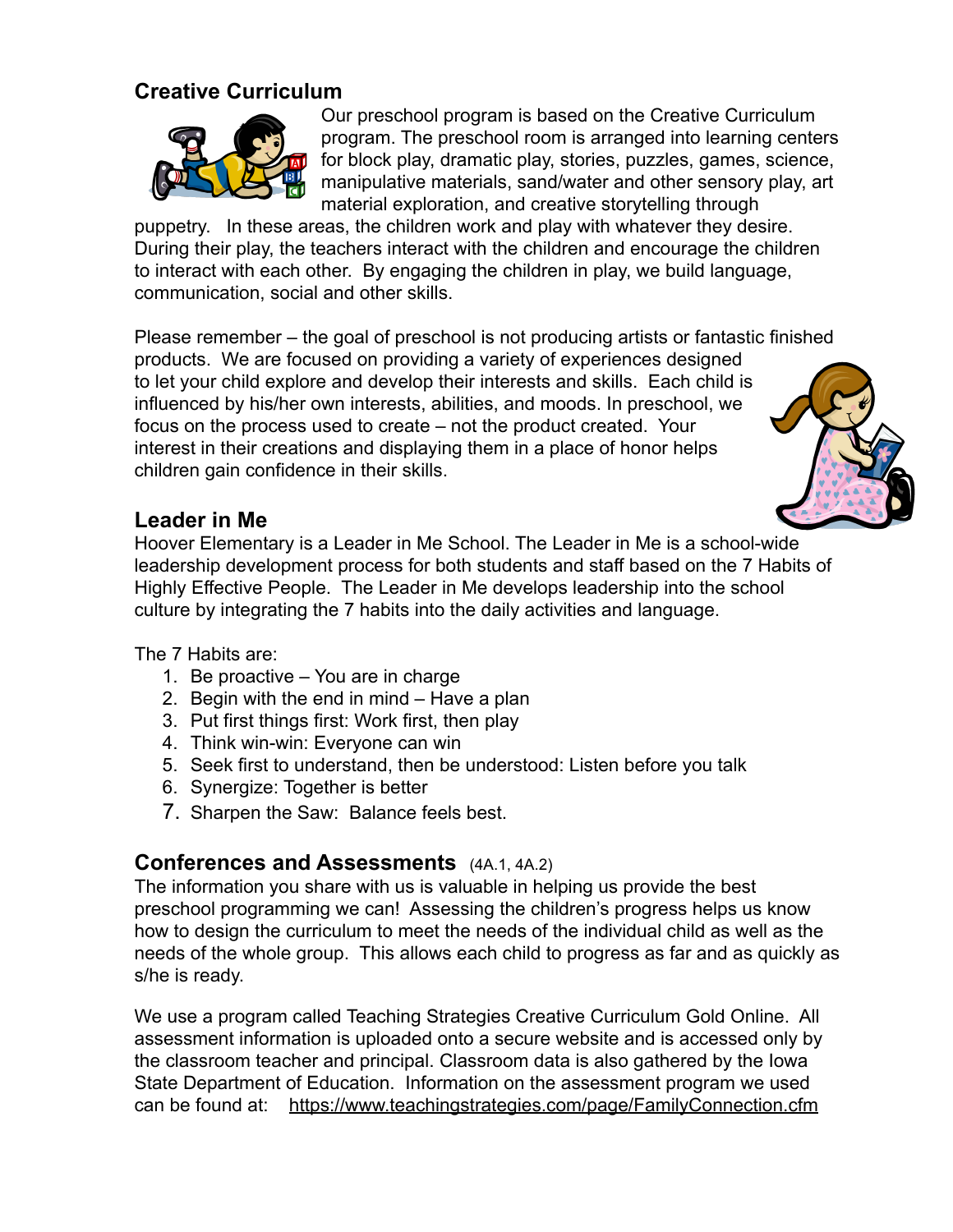Assessments are used to:

- Track and describe the developmental progress and learning of each child
- Arrange for developmental screening and/or referral for diagnostic assessment
- Identify children's interests and needs
- Improve the curriculum and adapt both teaching practices & the environment to meet children's needs
- Plan program improvement
- Communicate with families
- Report program effectiveness to the State of Iowa's Voluntary Preschool Grant Board

During our daily preschool activities we gather information. We use a variety of methods including: information shared by parents, observations (made by the teaching staff in the classroom), samples of student's work, videos, and checklists. We have 3 "checkpoint dates" during the year when all information put into the on-line system is analyzed to show where each child appears on a developmental continuum. If a situation arises between checkpoints where we have questions or concerns about a child, we contact families so we can discuss them (instead of waiting for the checkpoint date). Children are given the Brigance, a developmental screener, by the classroom teacher within the first 3 months of preschool. Screens are useful because they can show discrepancies in a child's developmental progress and can indicate if more formal testing might benefit the child. Formal testing is done only with parent permission when we suspect a child may need additional services not found in the general preschool classroom. Trained Grant Wood AEA staff does this formal testing to determine if a child needs specialized services. Formal assessments are norm referenced. (4C.3)

In addition, we use the IGDI (Individual Growth Development Indicator) screen to check for areas of concern associated with early literacy. This is done 3 times a year: in the fall, winter and spring by the classroom teacher. Results are shared with you at conferences and on the winter progress report.

Teaching staff are trained through professional development, online modules sponsored by the state and/or Teaching Strategies, and screening/assessment manuals. (4E.4)

We have 2 formal opportunities to share that information during our fall and spring parent teacher conferences. In the fall, we typically talk about how your child is adjusting to preschool. In the spring we talk more about academics. You will receive 2 written progress reports a year.

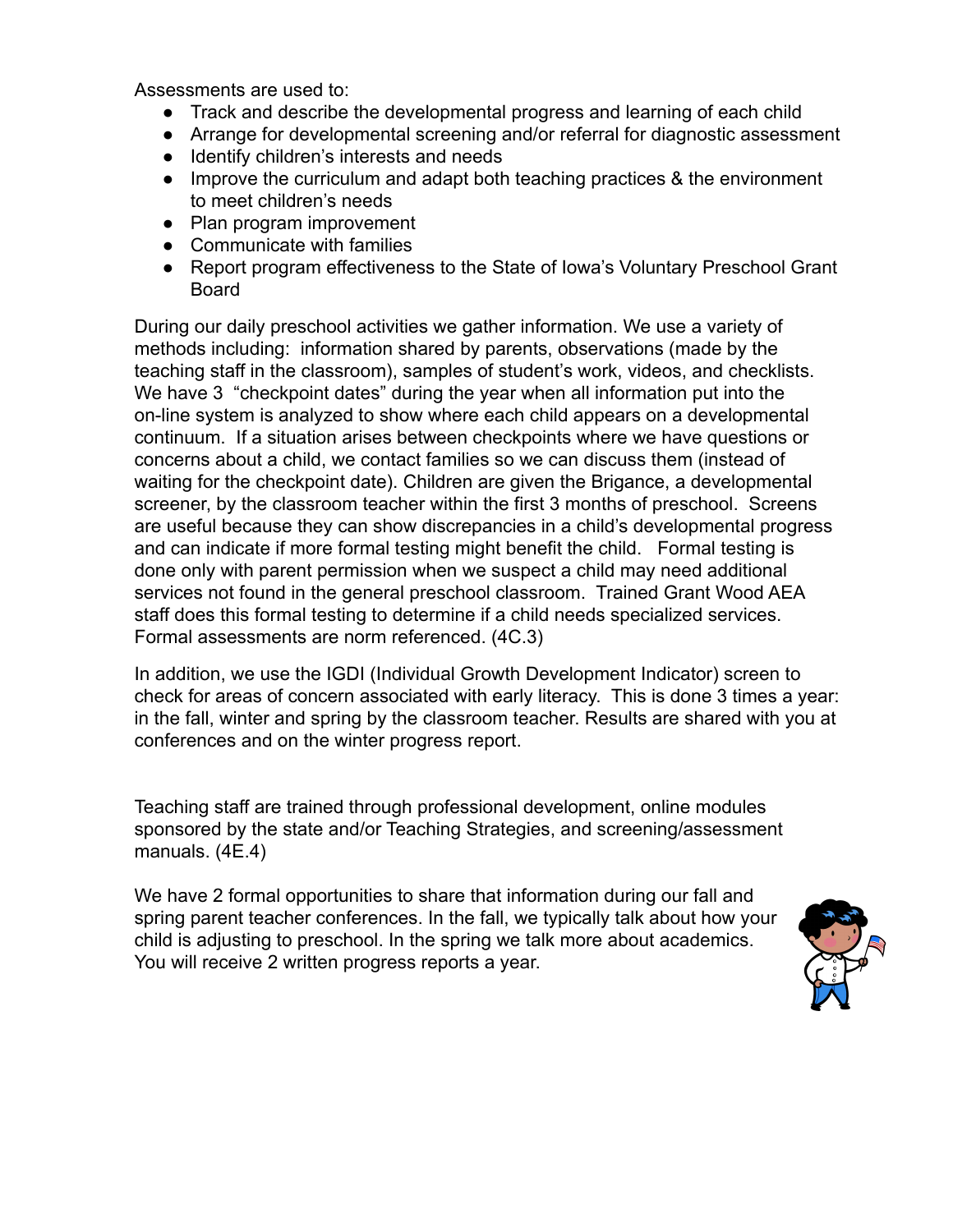# **Celebrations**

(1.A.02, 2.A.03, 2.A.04, 3.F.03, 1.A.01, 1.A.03, 1.D.01)

Celebrations are a wonderful addition to a preschool program. We want to celebrate our uniqueness and each other! If you have a cultural holiday or activity you would like to share with us, please let the teacher know! If it is important to your child and family, it is important to us! Currently, we celebrate: birthdays, Halloween, Thanksgiving, Winter, Spring, Valentine's Day, St. Patrick's Day, and May Day. Parents are asked to help with school celebrations by providing special snacks, activities and volunteering in the classroom.



## **Treasures from Home**

Candy and gum should not be brought to school. Toys are acceptable if they are for "Sharing Time" in which case they should remain in your child's backpack until sharing time. No weapons are permitted! (No toy guns, knives, swords etc….even with Halloween costumes!)

# **Keeping Records Updated**

Please make sure you keep the school informed about any family changes – including family phone number & address, emergency contact phone number, child care phone numbers etc.

You will be asked to review your child's file at fall and spring parent teacher conferences as well as at the semester.

#### **Support Services** (7.C.06, 7.C.05, 8.A.01-5, 10.B.08, 10.B.10) **Grant Wood Area Education Agency**

Hoover Preschool works with Grant Wood Area Education Agency to provide supplemental programs/support for children as deemed necessary in their IEP or through GWAEA's CART or Early Access Program. We are happy to assist you with the referral process and work with them as part of your child's preschool experience.

#### **Other Services:**

In addition, we keep a list on file of other resources available in our community. Please do not hesitate to contact your child's teacher, the school, nurse, or principal if you have needs for any services (health, mental health, educational, etc.)

# **Specialized Plans**

If your child requires any sort of Individual Education Plan (IEP, IFSP, Behavioral), you will be an important partner in the decision making process. We follow the Iowa Department of Education guidelines. More information can be found here: [https://www.educateiowa.gov/pk-12/special-education/iowas-guidance-quality-individ](https://www.educateiowa.gov/pk-12/special-education/iowas-guidance-quality-individualized-education-programs-ieps) [ualized-education-programs-ieps](https://www.educateiowa.gov/pk-12/special-education/iowas-guidance-quality-individualized-education-programs-ieps)